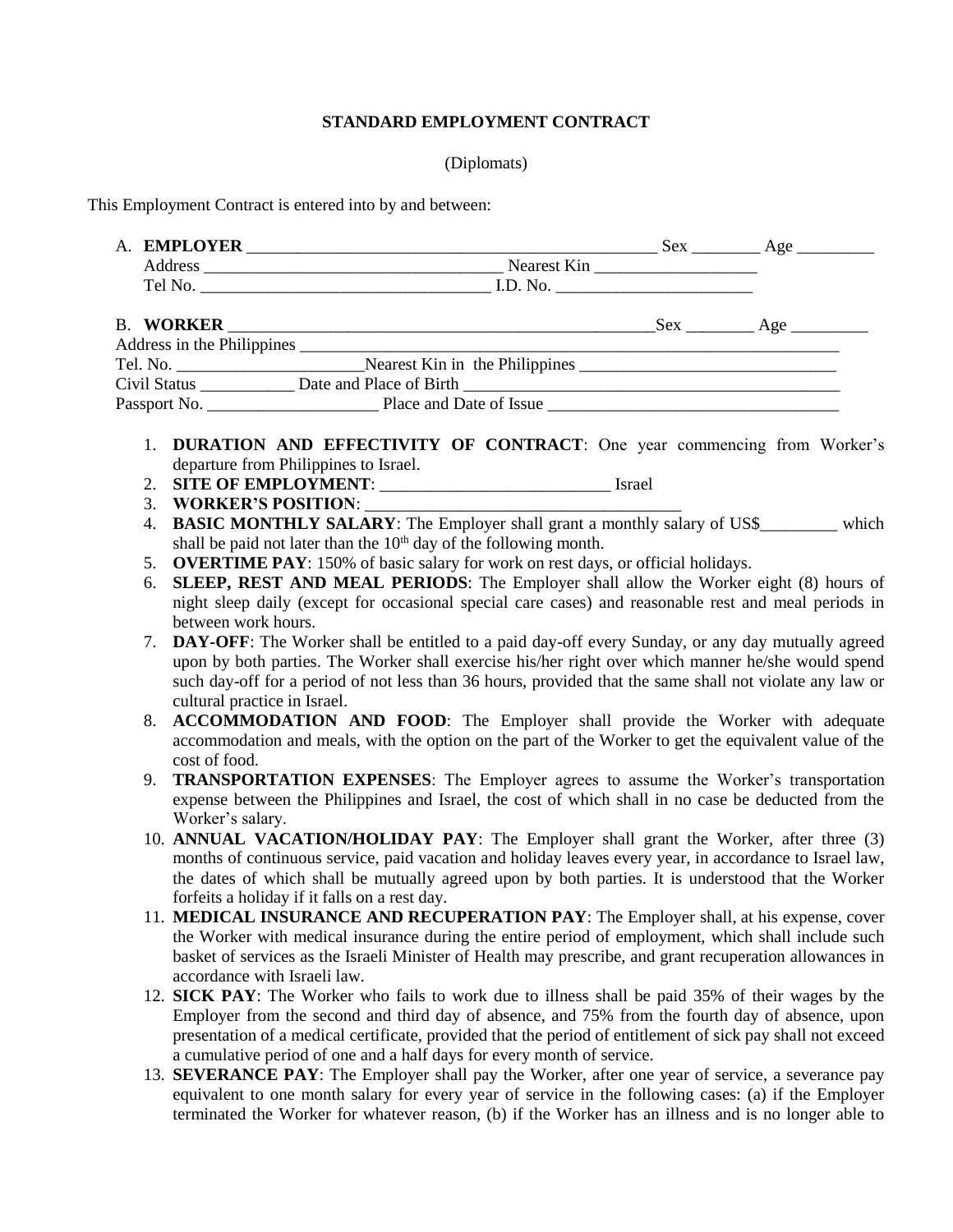work. The Worker shall also be entitled to such severance pay in case of death or bankruptcy of the employer. The Severance Pay Law in Israel is deemed read into this Contract.

- 14. **REPATRIATION OF REMAINS**: In the event of death of the Worker during the term of this agreement, the cost of repatriation if his/her remains and the transport of his or her personal belongings shall be the primary responsibility of the Employer and/or the Philippine recruitment agency. In case the repatriation of remains is not possible, the remains may be disposed of upon the approval of the Worker's nearest kin or by the Philippine Embassy.
- 15. **WORKMEN'S COMPENSATION**: The Employer shall provide the Worker with workmen's compensation benefits for work-connected illness or death in accordance with the pertinent laws of Israel, and whenever applicable, war hazard protection. In the event of war, the Employer, and the Israeli agency shall assist the Philippine Embassy in locating and repatriating the worker.
- 16. **TERMINATION**: Neither party may cancel the contract except for legal, just and valid cause or causes and after giving the other party at least thirty (30) days notice in advance.
	- A. **Termination by Employer**. The Employer may terminate the contract on the following grounds: serious misconduct, willful disobedience of Employer's lawful orders, habitual neglect of duties, absenteeism, insubordination, violation of customs, traditions and laws of Israel and terms of this Contract. Upon termination of the Worker, the Employer is given two options: (a) To issue a release letter so that the Worker can be employed by another Employer who is authorized to hire a foreign worker, and provided further that the transfer is authorized under Israeli laws and regulations; or (b) repatriate the Worker back to the Philippines, at his expense, subject to recovery by the Worker of his claims against the Employer or his authorized representative in the Philippines after the worker has returned to the Philippines.
	- B. **Termination by Worker**. The Worker may terminate this Contract on the following grounds: physical harm by the Employer or any member of his family, deliberate non-payment of salary, illegal employment or violation of the terms of this Contract. Repatriation expense shall be born by the Employer without prejudice to the outstanding claim or claims for damages of the Worker against the Employer.
- 17. **CONTRACTUAL RENEWAL**. This Contract may be renewed upon its expiration of the contract by the Philippine Embassy and the competent or appropriate authority in Israel or in the Philippines.
- 18. **SETTLEMENT OF DISPUTES**: Any dispute arising from this Contract may be conciliated by the Philippine Embassy and the competent or appropriate authority in Israel or in the Philippines.
- 19. **REMITTANCE**: The Employer shall assist the Worker in remitting a percentage of his/her basic salary to his/her beneficiaries and dependents or to his/her bank account in the Philippines, through the proper banking channels or other means authorized by law.
- 20. **OTHER PROVISIONS**: (a) The Worker shall work solely for the Employer. The Employer shall in no case require the Worker to work in another residence or be assigned in any commercial, industrial, or agricultural enterprise; (b) No deductions of any amount from the regular salary of the Worker shall be allowed other than compulsory contributions required by law.
- 21. **NO ALTERATION**: No provisions of this Contract shall be altered, amended or substituted without the written approval of the Philippine Embassy or POEA. It is expressly agreed that any other contract or agreement shall be null and void.
- 22. The pertinent laws of Israel shall govern other terms and conditions of employment.